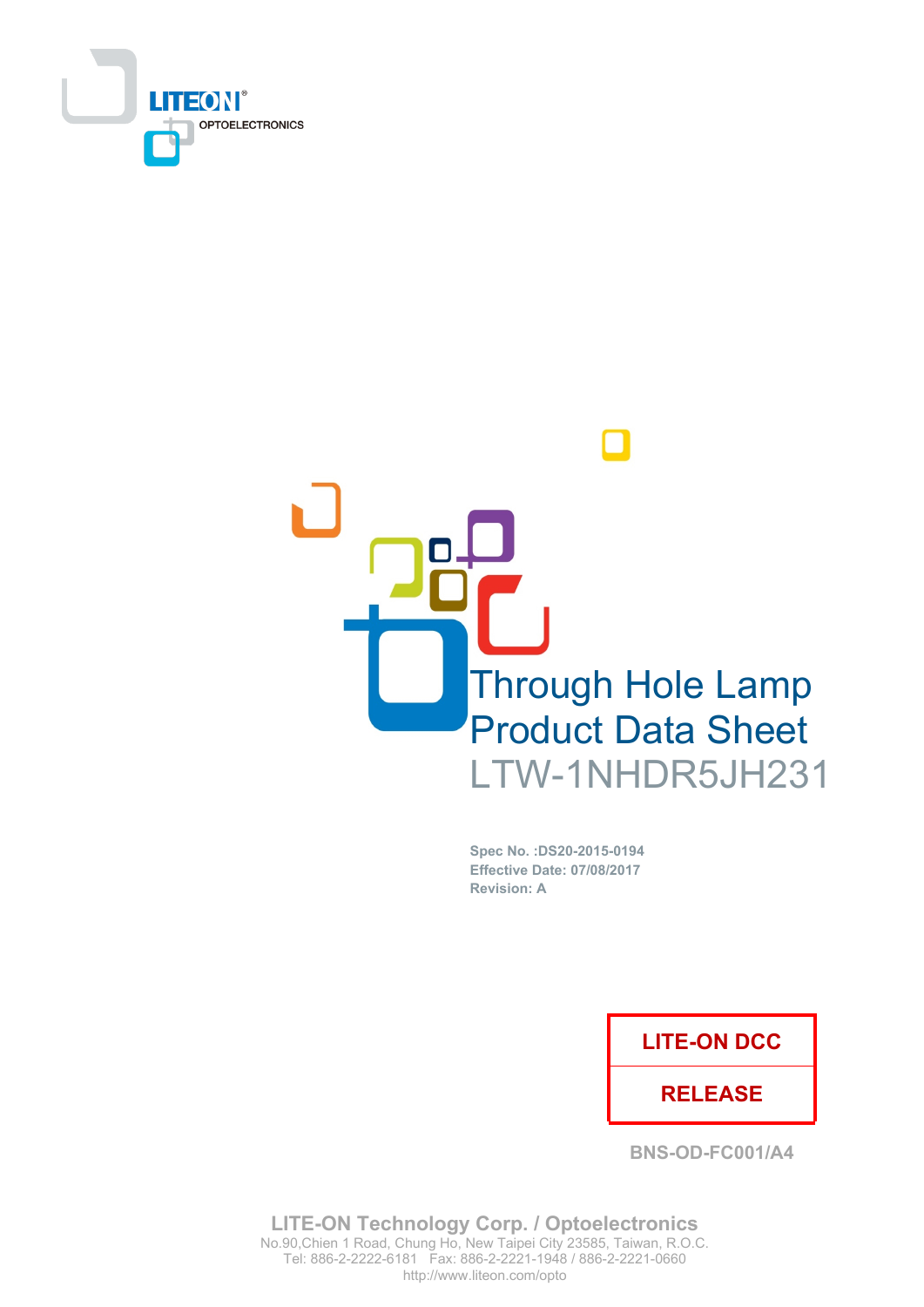



Through Hole Lamp LTW-1NHDR5JH231

# **Through Hole Lamp**

# LTW-1NHDR5JH231

| <u>Rev</u> | <b>Description</b>                           | <b>By</b>   | <b>Date</b> |
|------------|----------------------------------------------|-------------|-------------|
| P001       | Preliminary Specification (RDR-20150253-01)  | Javy Huang  | 3/26/2015   |
| P002       | Updated the outline dimensions on page 2     | Javy Huang  | 4/01/2015   |
| P003       | LED reverse polarity                         | Javy Huang  | 4/08/2015   |
| P004       | Update LED viewing angle                     | Javy Huang  | 7/07/2015   |
|            |                                              |             |             |
|            |                                              |             |             |
|            | Above data for PD and Customer tracking only |             |             |
|            | NPPR Received and Upload on OPNC.            | Javy Huang  | 7/07/2015   |
| A          | Update Drawing on page 2 Spec Lens.          | Chalerm Ya. | 7/03/2017   |
|            |                                              |             |             |
|            |                                              |             |             |
|            |                                              |             |             |
|            |                                              |             |             |

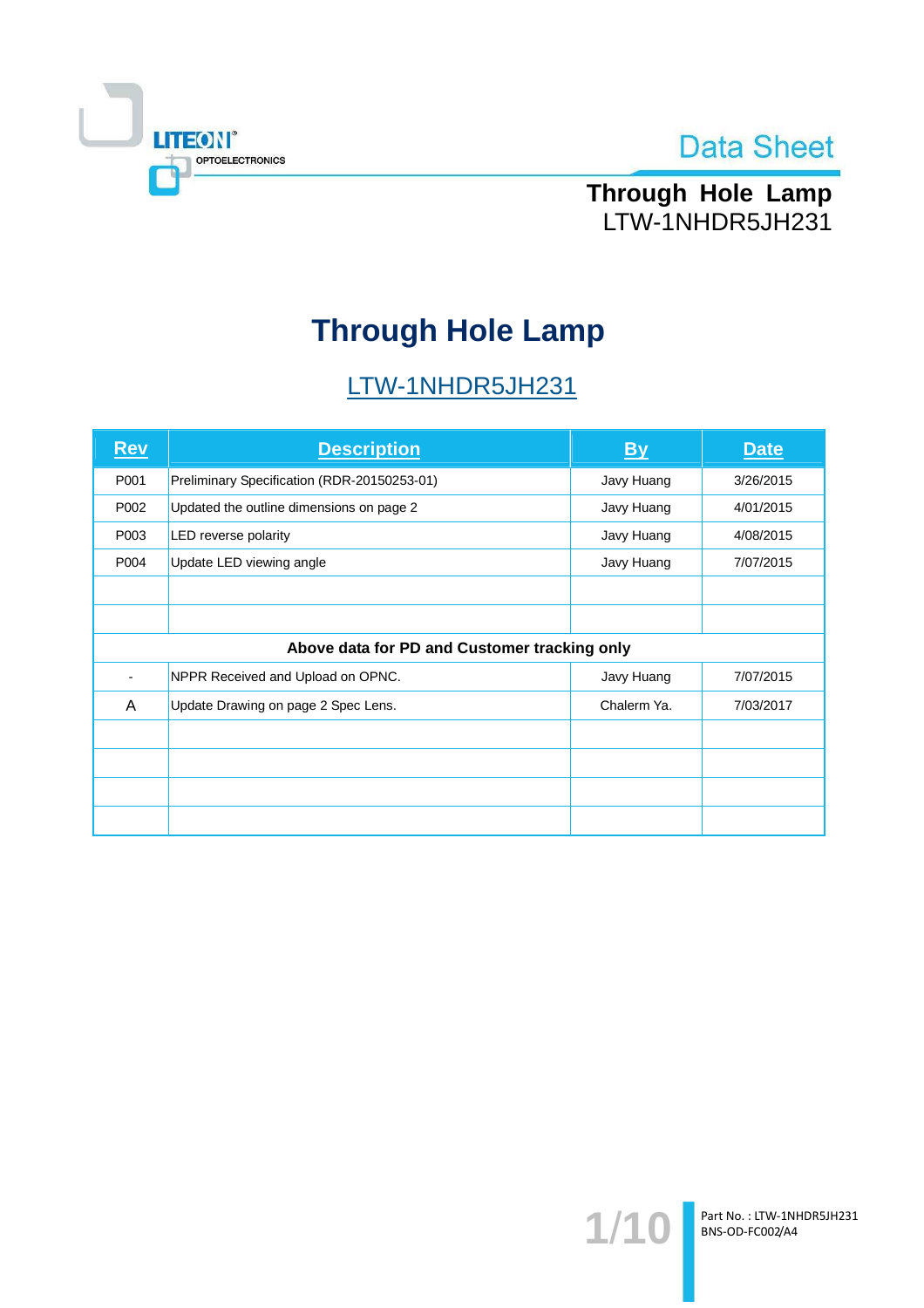

# **Through Hole Lamp** LTW-1NHDR5JH231

## 1. Description

CBI (Circuit Board Indicator) is a black/natural plastic right angle Holder (Housing) which mates with Lite-On LED lamps. Lite-On CBI is available in a wide variety of packages, including top-view (Spacer) or right angle and horizontal or vertical arrays which is stackable and easy to assembly.

### 1.1. Features

- Designed for ease in circuit board assembly  $\blacksquare$
- Solid state light source  $\blacksquare$
- Low power consumption & High efficiency
- Lead free product & RoHS Compliant
- T-1 lamp, LED emitted color is InGaN white with white diffused Lens

### **1.2. Applications**

- Computer
- Communication
- Consumer
- Industrial

## **2. Outline Dimensions**



#### **Notes:**

- 1. All dimensions are in millimeters (inches).
- 2. Tolerance is ±0.25mm (.010") unless otherwise noted.
- 3. The Holder material is plastic, black color.
- 4. The LED lamp is white color.
- 5. Specifications are subject to change without notice.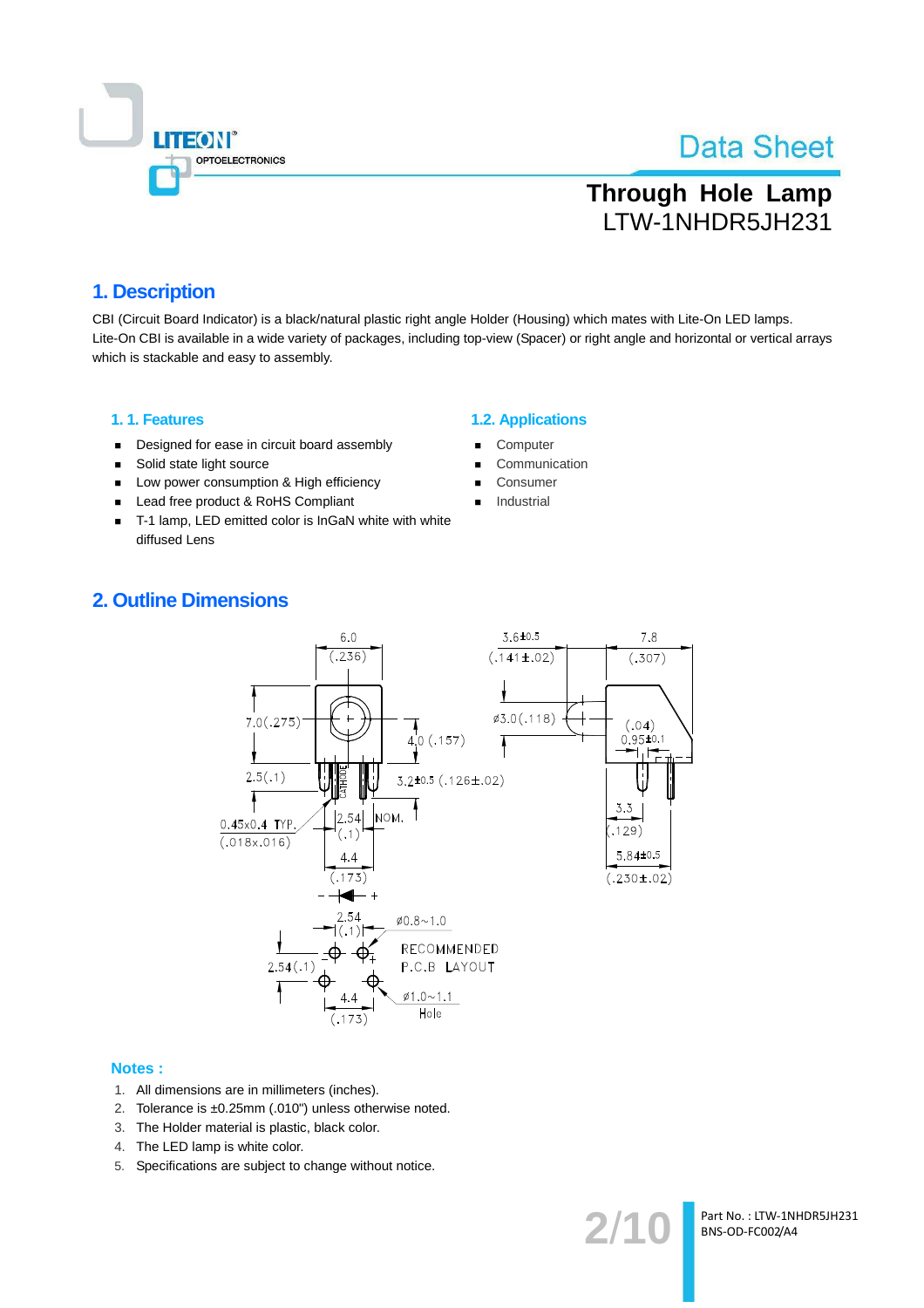

# Through Hole Lamp LTW-1NHDR5JH231

## 3. Absolute Maximum Ratings at TA=25°C

| <b>Parameter</b>                                  | <b>Maximum Rating</b>   | <b>Unit</b>   |  |
|---------------------------------------------------|-------------------------|---------------|--|
| <b>Power Dissipation</b>                          | 108                     | mW            |  |
| <b>Peak Forward Current</b>                       |                         |               |  |
| (Duty Cycle $\leq$ 1/10, Pulse Width $\leq$ 10ms) | 100                     | mA            |  |
| <b>DC Forward Current</b>                         | 30                      | mA            |  |
| Derating Linear From 30°C                         | 0.45                    | $mA^{\circ}C$ |  |
| <b>Operating Temperature Range</b>                | $-40C$ to $+85C$        |               |  |
| Storage Temperature Range                         | -40°C to + 100°C        |               |  |
| <b>Lead Soldering Temperature</b>                 |                         |               |  |
| [2.0mm (.079") From Body]                         | 260℃ for 5 Seconds Max. |               |  |

## 4. Electrical / Optical Characteristics at TA=25°C

| <b>Parameter</b>                | <b>Symbol</b> | Min. | Typ. | Max. | <b>Unit</b> | <b>Test Condition</b> |
|---------------------------------|---------------|------|------|------|-------------|-----------------------|
|                                 |               |      |      |      |             | $IF = 20mA$           |
| Luminous Intensity              | Iv            | 880  | 1900 | 3200 | mcd         | Note 1,3, 4           |
|                                 |               |      |      |      |             | Iv Spec. Table        |
| Viewing Angle                   | $2\theta$ 1/2 |      | 65   |      | deg         | Note 2                |
|                                 | X             |      | 0.30 |      |             | $IF = 20mA$           |
| <b>Chromaticity Coordinates</b> | у             |      | 0.29 |      |             | Note 5                |
|                                 |               |      |      |      |             | Hue Spec. Table &     |
|                                 |               |      |      |      |             | Chromaticity Diagram  |
| <b>Forward Voltage</b>          | <b>VF</b>     | 2.8  | 3.2  | 3.6  | $\vee$      | $IF = 20mA$           |
| <b>Reverse Current</b>          | IR.           |      |      | 10   | μA          | $VR = 5V$ , note 6    |

## **NOTE:**

1. Luminous intensity is measured with a light sensor and filter combination that approximates the CIE eye-response curve.

2. 01/2 is the off-axis angle at which the luminous intensity is half the axial luminous intensity.

- 3. Iv classification code is marked on each packing bag.
- 4. The Iv guarantee should be added ±15% tolerance.
- 5. The chromaticity coordinates (x, y) is derived from the 1931 CIE chromaticity diagram.
- 6. Reverse voltage (VR) condition is applied for IR test only. The device is not designed for reverse operation.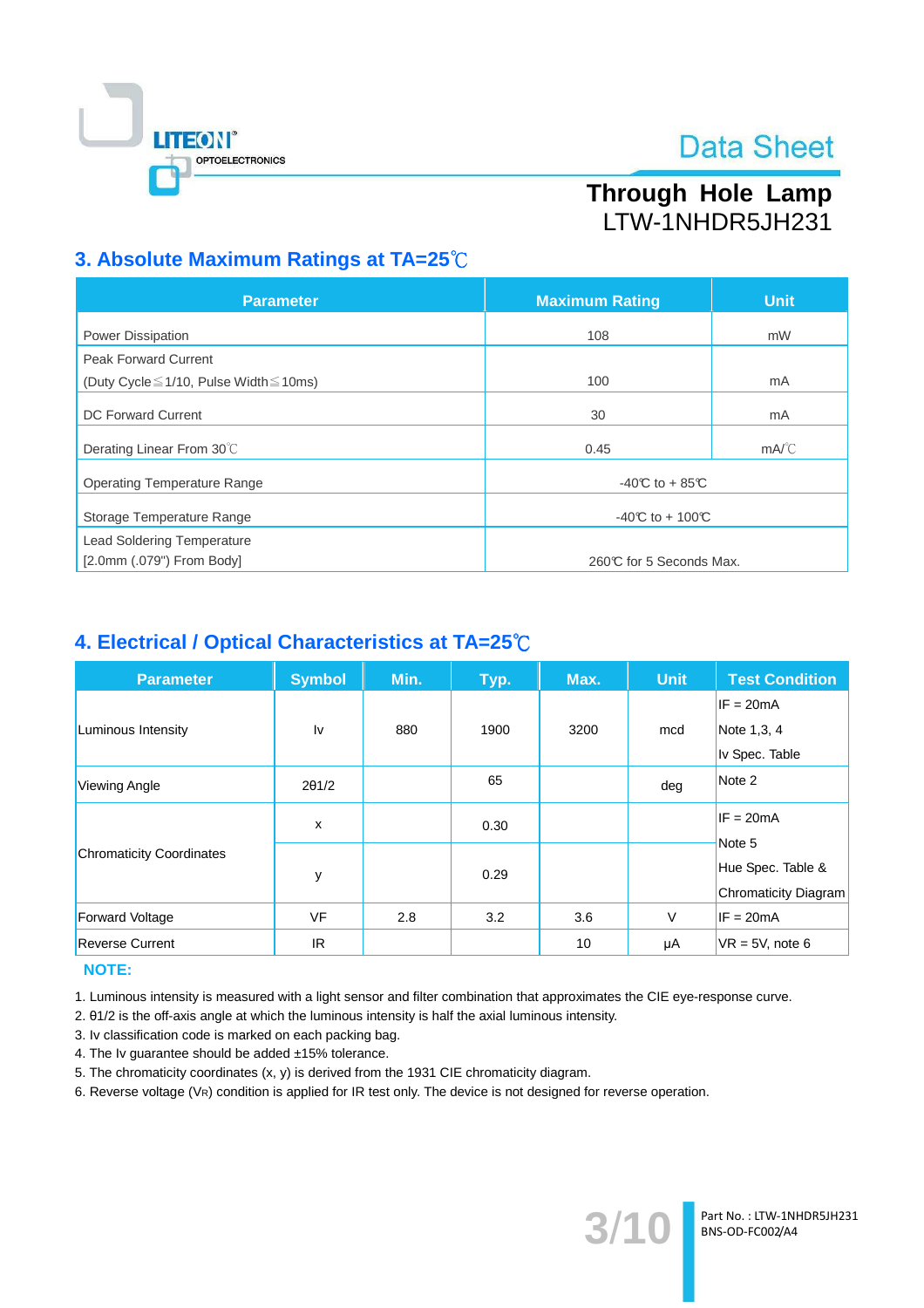

## Through Hole Lamp LTW-1NHDR5JH231

## **5. Typical Electrical / Optical Characteristics Curves**

(25℃ Ambient Temperature Unless Otherwise Noted)





Fig.6 Spatial Distribution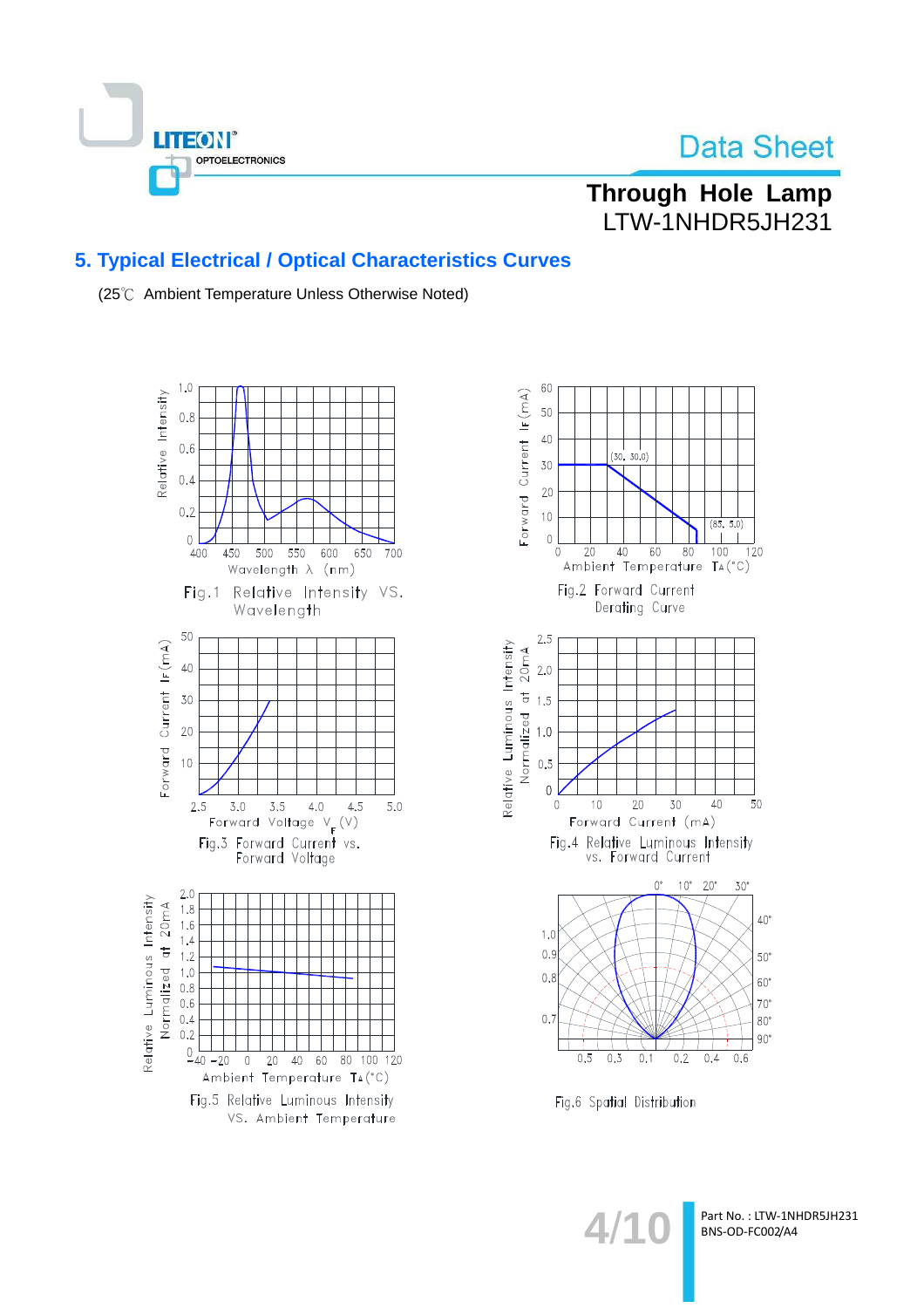

# Through Hole Lamp LTW-1NHDR5JH231

## **6. Packing Spec.**

180 pcs per tray



8 packing trays per inner carton Total 1,440 pcs per inner carton



8 Inner cartons per outer carton Total 11,520 pcs per outer carton

In every shipping lot, only the last pack will be non-full packing



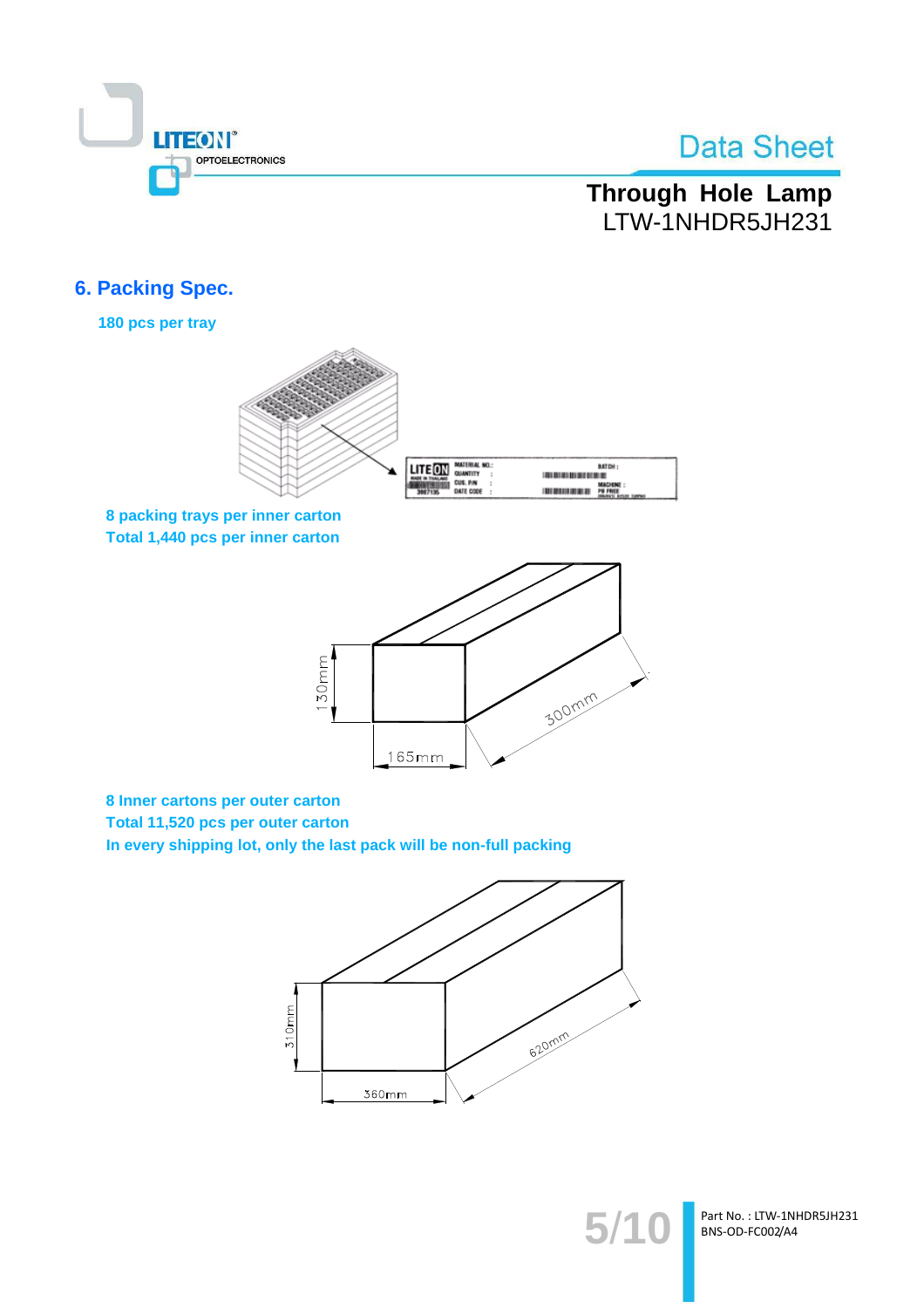

# Through Hole Lamp LTW-1NHDR5JH231

## **7. Bin Table Specification**

## 7.1. Optical/Electrical Bin Table for Reference

| Luminous Intensity, Unit: mcd, If=20mA |      |      |  |  |  |
|----------------------------------------|------|------|--|--|--|
| <b>Iv Bin Code</b>                     | Min. | Max. |  |  |  |
| P                                      | 880  | 1150 |  |  |  |
|                                        | 1150 | 1500 |  |  |  |
| R                                      | 1500 | 1900 |  |  |  |
| ς                                      | 1900 | 2500 |  |  |  |
|                                        | 2500 | 3200 |  |  |  |

Note: Tolerance of each bin limit is ±15%

| <b>Hue Ranks</b> | <b>Chromaticity Coordinates, CC(x,y), If=20mA</b> |        |        |        |        |
|------------------|---------------------------------------------------|--------|--------|--------|--------|
|                  | X                                                 | 0.2500 | 0.2700 | 0.2700 | 0.2500 |
| A <sub>1</sub>   | У                                                 | 0.2175 | 0.2455 | 0.2780 | 0.2500 |
| A2               | x                                                 | 0.2500 | 0.2700 | 0.2700 | 0.2500 |
|                  | y                                                 | 0.1850 | 0.2130 | 0.2455 | 0.2175 |
| <b>B1</b>        | X                                                 | 0.2700 | 0.2900 | 0.2900 | 0.2700 |
|                  | y                                                 | 0.2455 | 0.2735 | 0.3060 | 0.2785 |
|                  | X                                                 | 0.2700 | 0.2900 | 0.2900 | 0.2700 |
| <b>B2</b>        | y                                                 | 0.2130 | 0.2410 | 0.2735 | 0.2455 |
|                  | X                                                 | 0.2900 | 0.3100 | 0.3100 | 0.2900 |
| C <sub>1</sub>   | v                                                 | 0.2735 | 0.3030 | 0.3355 | 0.3060 |
|                  | X                                                 | 0.2900 | 0.3100 | 0.3100 | 0.2900 |
| C <sub>2</sub>   | y                                                 | 0.2410 | 0.2705 | 0.3030 | 0.2735 |
| D <sub>1</sub>   | X                                                 | 0.3100 | 0.3300 | 0.3300 | 0.3100 |
|                  | y                                                 | 0.3030 | 0.3325 | 0.3650 | 0.3355 |
| D <sub>2</sub>   | X                                                 | 0.3100 | 0.3300 | 0.3300 | 0.3100 |
|                  | y                                                 | 0.2705 | 0.3000 | 0.3325 | 0.3030 |

Note: Tolerance of each bin limit is ±0.01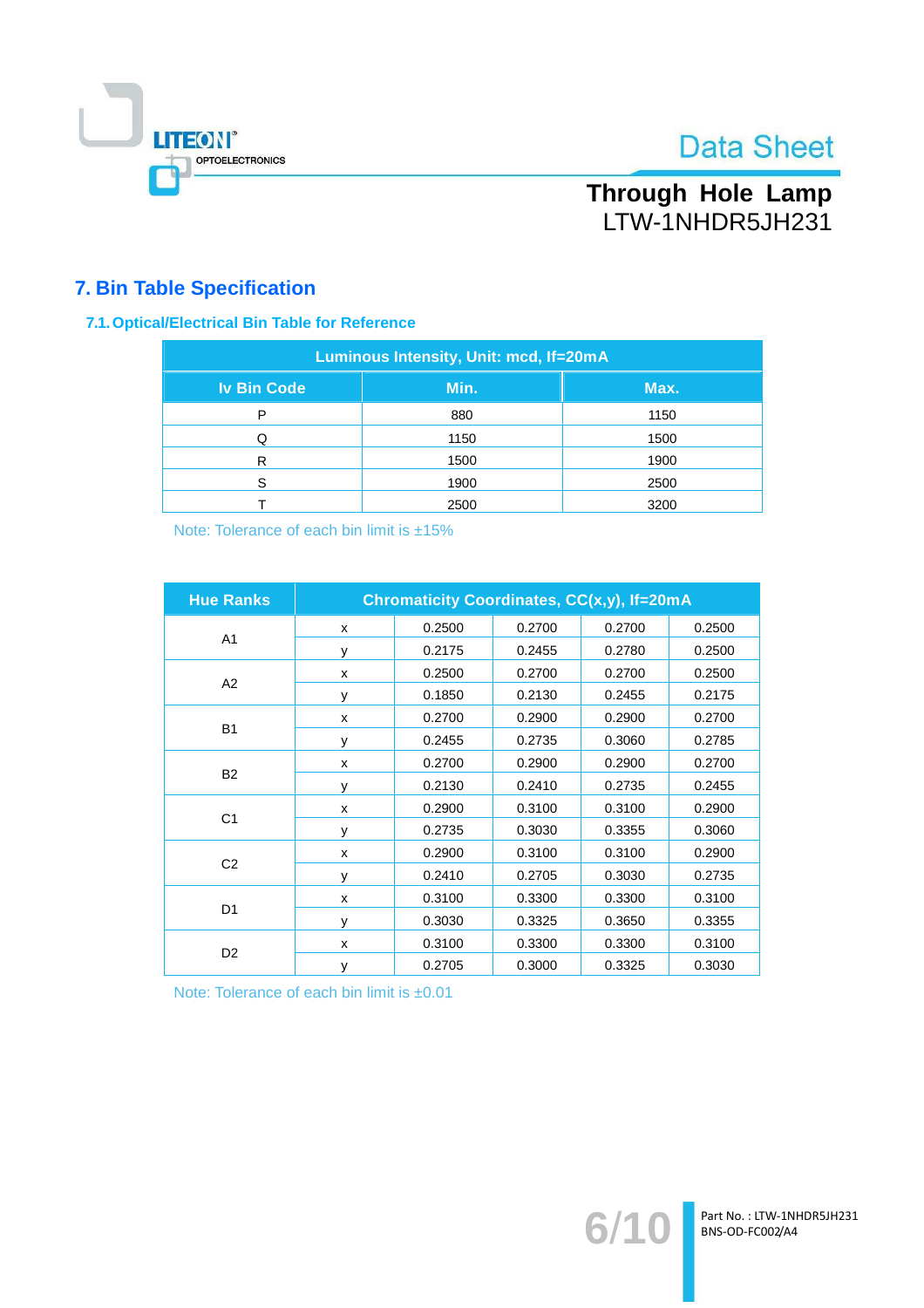

Through Hole Lamp<br>LTW-1NHDR5JH231

## 7.2. C.I.E. 1931 Chromaticity Diagram



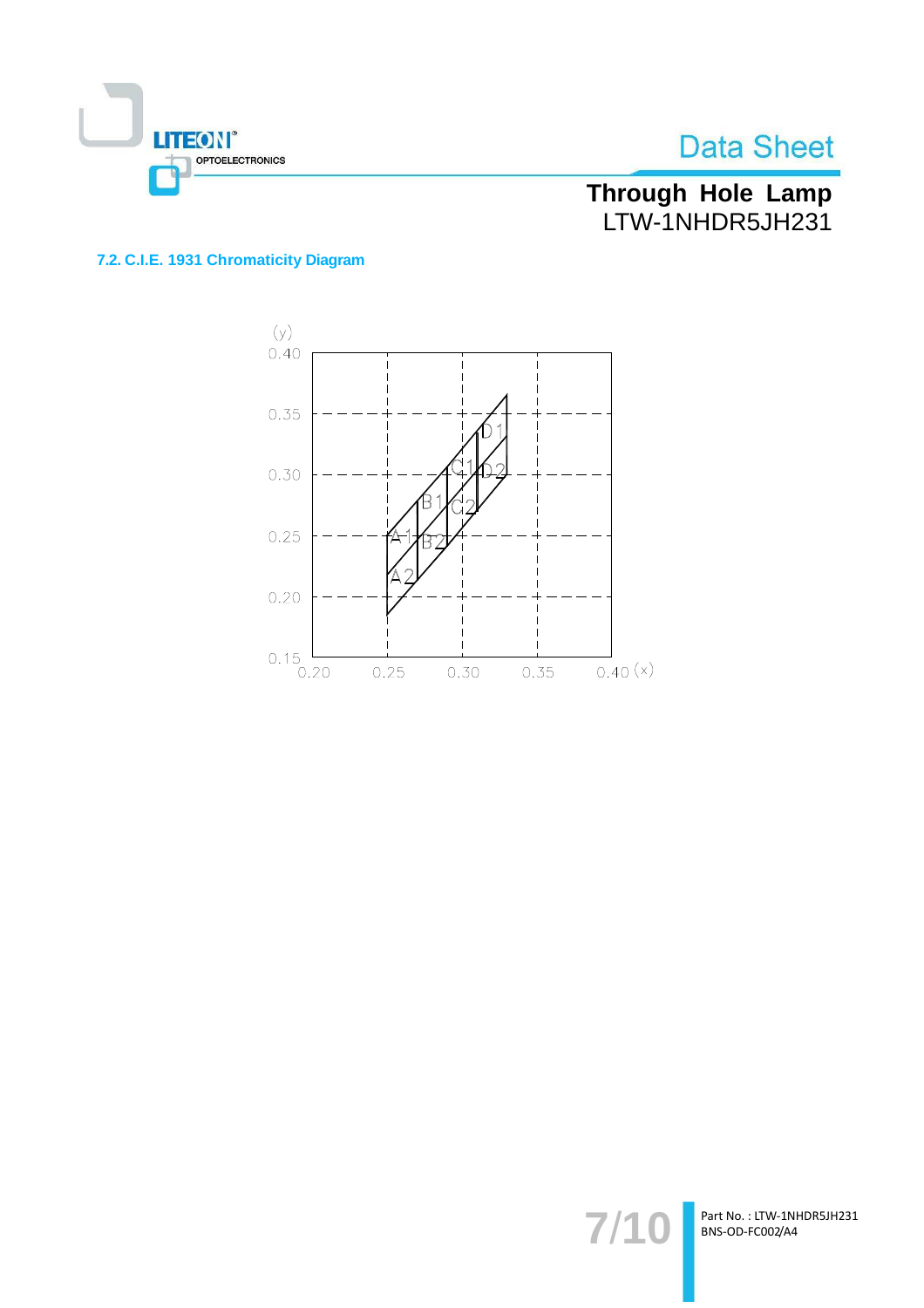

# **Through Hole Lamp** LTW-1NHDR5JH231

## **8. CAUTIONS**

### **8.1. Application**

This LED lamp is good for application of indoor and outdoor sign, also ordinary electronic equipment.

### 8.2. Storage

The storage ambient for the LEDs should not exceed 30°C temperature or 70% relative humidity. It is recommended that LEDs out of their original packaging are used within three months. For extended storage out of their original packaging, it is recommended that the LEDs be stored in a sealed container with appropriate desiccant or in desiccators with nitrogen ambient.

### 8.3. Cleaning

Use alcohol-based cleaning solvents such as isopropyl alcohol to clean the LEDs if necessary.

### 8.4. Lead Forming & Assembly

During lead forming, the leads should be bent at a point at least 3mm from the base of LED lens. Do not use the base of the lead frame as a fulcrum during forming. Lead forming must be done before soldering, at normal temperature. During assembly on PCB, use minimum clinch force possible to avoid excessive mechanical stress.

### 8.5. Soldering

When soldering, leave a minimum of 2mm clearance from the base of the lens/Spacer to the soldering point. Dipping the lens/Spacer into the solder must be avoided. Do not apply any external stress to the lead frame during soldering while the LED is at high temperature.

### **Recommended soldering conditions:**

|                               | <b>Soldering iron</b>                                 | <b>Wave soldering</b>                     |                                                                        |  |
|-------------------------------|-------------------------------------------------------|-------------------------------------------|------------------------------------------------------------------------|--|
| Temperature<br>Soldering time | 350℃ Max.<br>3 seconds Max.<br>(one time only)        | Pre-heat<br>Pre-heat time<br>Solder wave  | 120℃ Max.<br>100 seconds Max.<br>260℃ Max.                             |  |
| Position                      | No closer than 2mm<br>from the base of the epoxy bulb | Soldering time<br><b>Dipping Position</b> | 5 seconds Max.<br>No lower than 2mm from the<br>base of the epoxy bulb |  |

Note: Excessive soldering temperature and/or time might result in deformation of the LED lens or catastrophic failure of the LED. IR reflow is not suitable process for through-hole type LED lamp product. Max temperature of wave soldering is not means that Spacer's HDT/Melting temperature.

### 8.6. Drive Method

An LED is a current-operated device. In order to ensure intensity uniformity on multiple LEDs connected in parallel in an application, it is recommended that a current limiting resistor be incorporated in the drive circuit, in series with each LED as shown in Circuit A below.

#### **Circuit model (A)**



**Circuit model (B)** 



(A) Recommended circuit

(B) The brightness of each LED might appear different due to the differences in the I-V characteristics of those LEDs.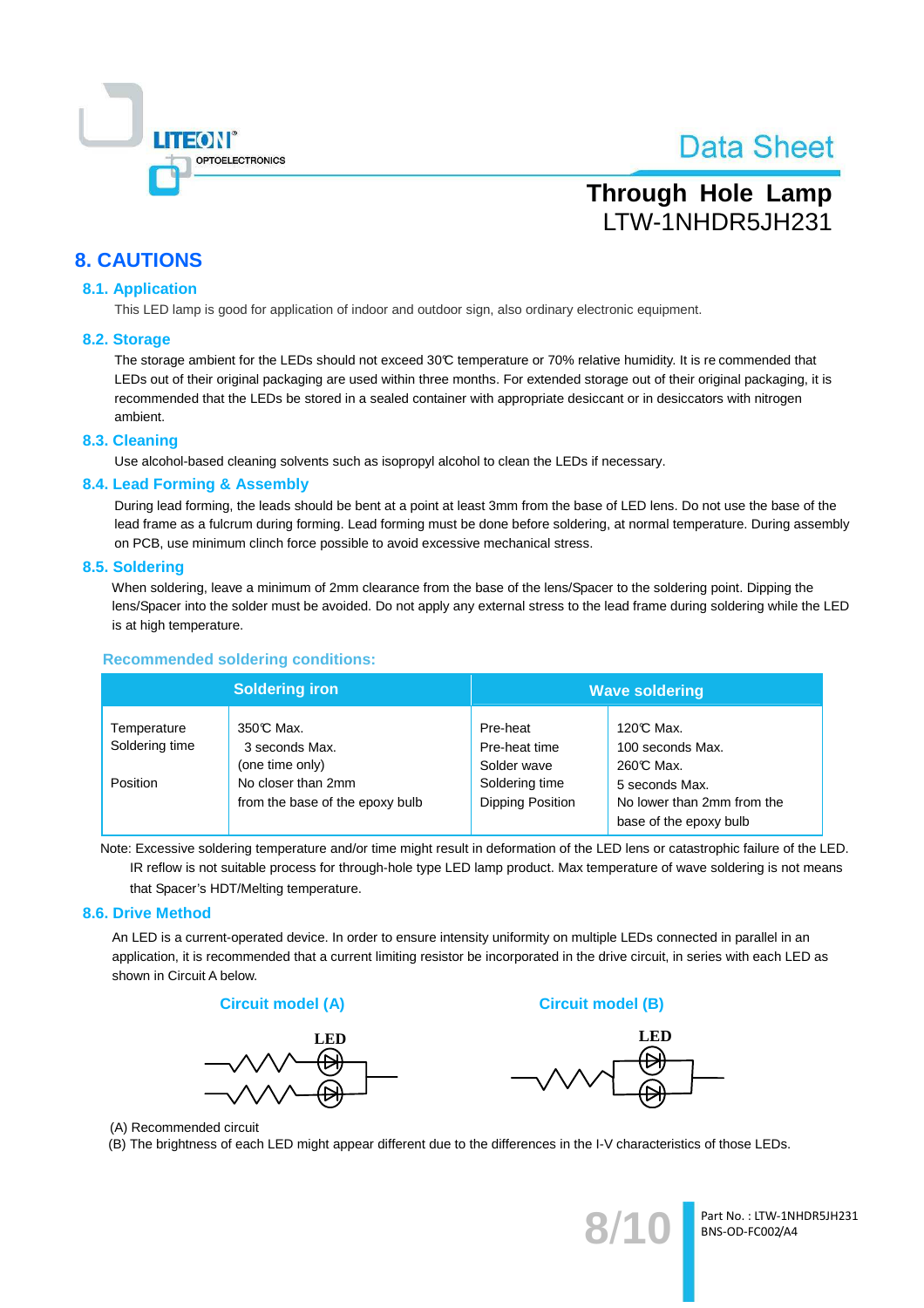

## **Through Hole Lamp** LTW-1NHDR5JH231

### 8.7. ESD (Electrostatic Discharge)

### Static Electricity or power surge will damage the LED. **Suggestions to prevent ESD damage:**

- Use a conductive wrist band or anti- electrostatic glove when handling these LEDs
- All devices, equipment, and machinery must be properly grounded
- Work tables, storage racks, etc. should be properly grounded
- Use ion blower to neutralize the static charge which might have built up on surface of the LEDs plastic lens as a result of friction between LEDs during storage and handing

#### **Suggested checking list:**

#### **Training and Certification**

8.7.1.1. Everyone working in a static-safe area is ESD-certified?

8.7.1.2. Training records kept and re-certification dates monitored?

#### **Static-Safe Workstation & Work Areas**

8.7.2.1. Static-safe workstation or work-areas have ESD signs?

- 8.7.2.2. All surfaces and objects at all static-safe workstation and within 1 ft measure less than 100V?
- 8.7.2.3. All ionizer activated, positioned towards the units?
- 8.7.2.4. Each work surface mats grounding is good?

#### **Personnel Grounding**

- 8.7.3.1. Every person (including visitors) handling ESD sensitive (ESDS) items wear wrist strap, heel strap or conductive shoes with conductive flooring?
- 8.7.3.1. If conductive footwear used, conductive flooring also present where operator stand or walk?
- 8.7.3.2. Garments, hairs or anything closer than 1 ft to ESD items measure less than 100V\*?
- 8.7.3.3. Every wrist strap or heel strap/conductive shoes checked daily and result recorded for all DLs?
- 8.7.3.4. All wrist strap or heel strap checkers calibration up to date?

Note: \*50V for Blue LED.

#### **Device Handling**

8.7.4.1. Every ESDS items identified by EIA-471 labels on item or packaging?

- 8.7.4.2. All ESDS items completely inside properly closed static-shielding containers when not at static-safe workstation?
- 8.7.4.3. No static charge generators (e.g. plastics) inside shielding containers with ESDS items?
- 8.7.4.4. All flexible conductive and dissipative package materials inspected before reuse or recycle?

#### **Others**

- 8.7.5.1. Audit result reported to entity ESD control coordinator?
- 8.7.5.2. Corrective action from previous audits completed?
- 8.7.5.3. Are audit records complete and on file?